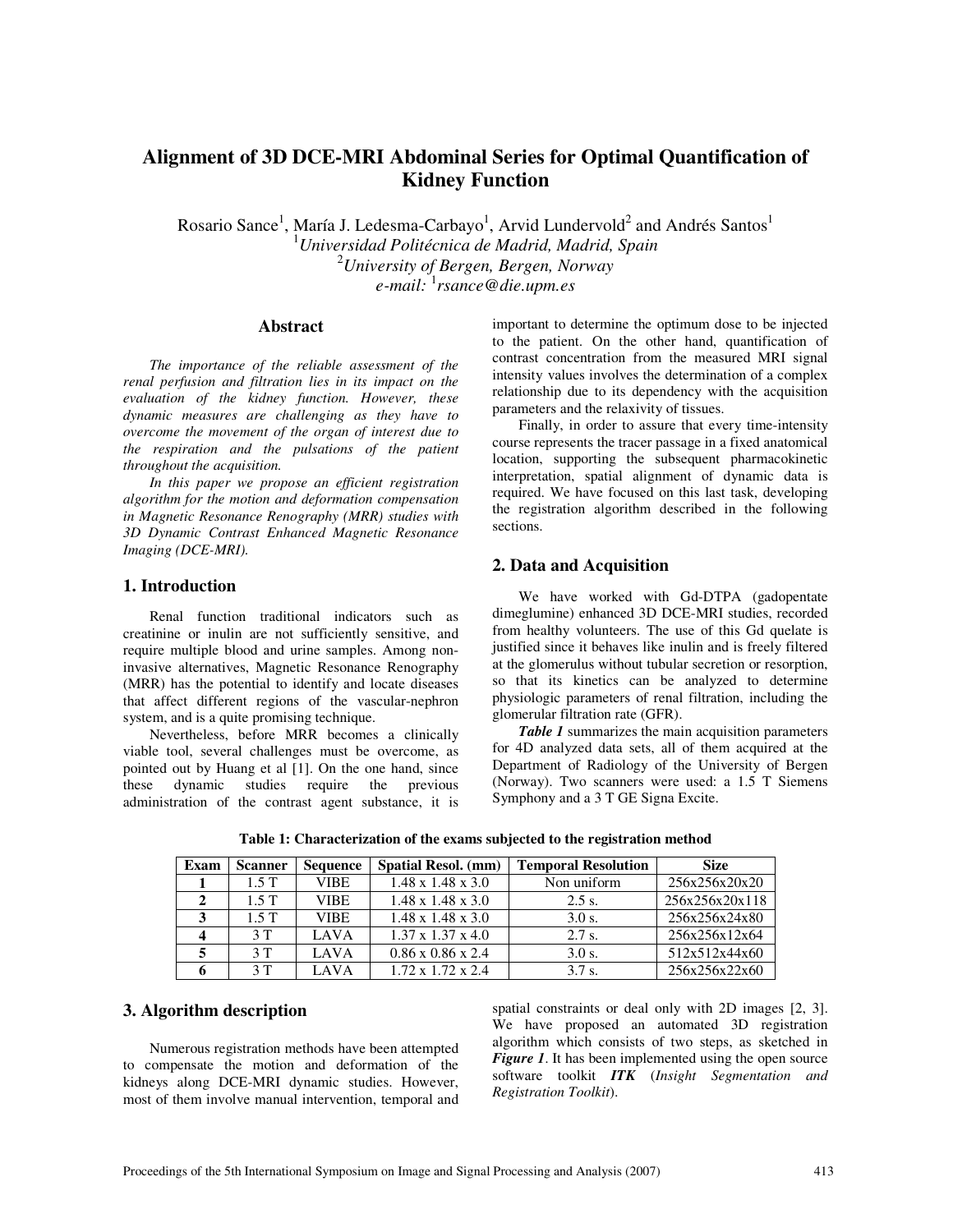

**Figure 1: Sketch of the proposed registration algorithm** 

The large intensity variations caused by the tracer passage lead us to the use of similarity function based on the mutual information (MI), a value based on the statistical information theory which is usually chosen for multi-modality registration. MI measures how much information one random variable (image intensity in one image) tells about another random variable (image intensity in the other image), or how much the knowledge of the first random variable reduces the uncertainty about the second variable, with the advantage that the actual form of the dependency does not need to be specified. Along the whole algorithm, we used the Mattes implementation of this metric, which does not require pre-processing and yields quite a good robustness. The only requirement to determine the MI between two input images is its joint histogram, whose spreading out is clearly reduced along the registration process (*Figure 2*).



**Figure 2: Joint histograms from a pair of images belonging to the exam number 5, before registration (***left***) and after registration (***right***).**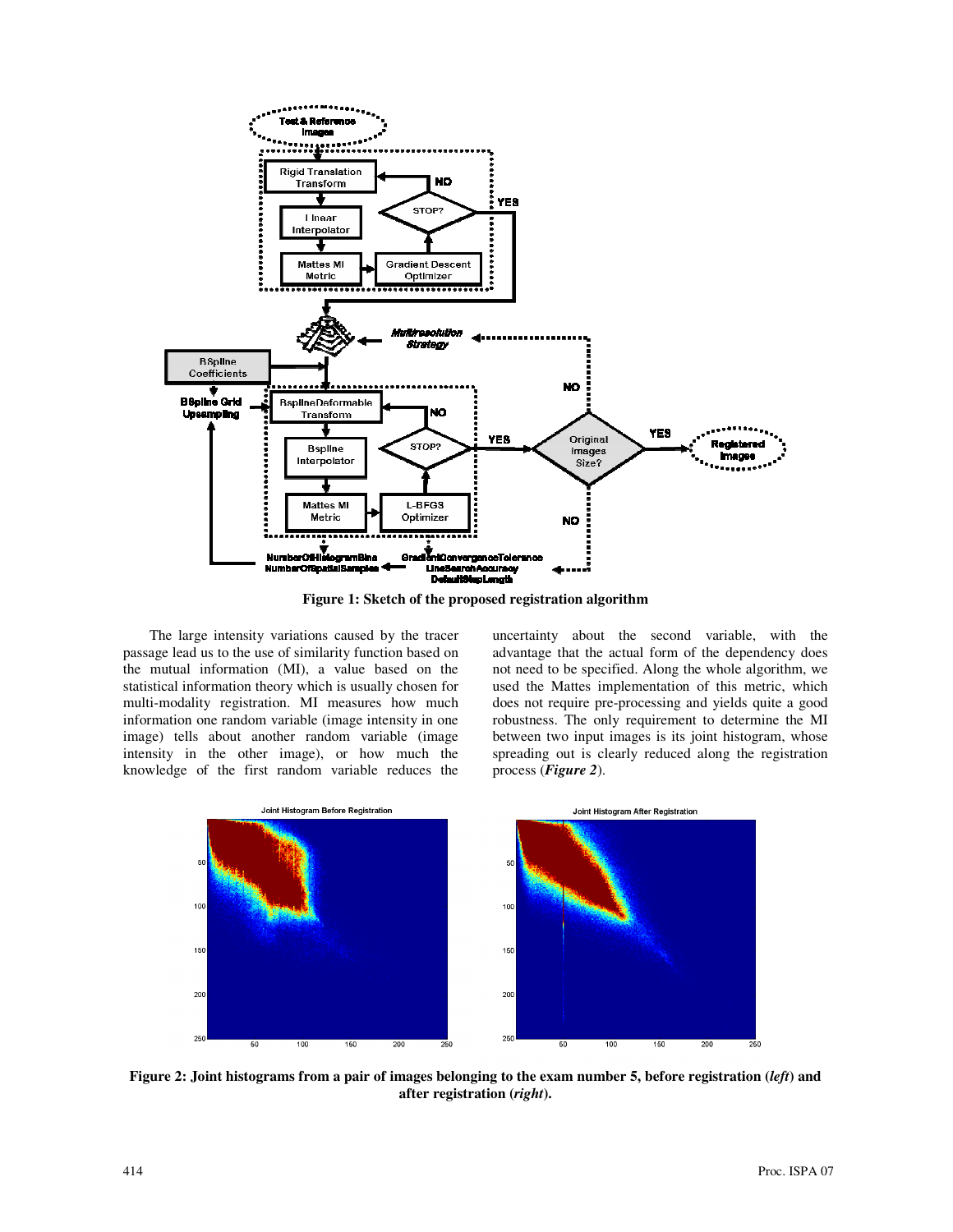As seen in *Figure 1*, the first step of the global scheme is a simple rigid registration algorithm, where the transformation is defined by a small set of parameters and the optimization is carried out with a regular step implementation of the common gradient descent method. In this way, the main head-to-feet organ displacement tendency (due to the diaphragm movement) is quickly and easily corrected. This intermediate result is later used to initialize the second (non-rigid) step.

The second step is a non-rigid registration algorithm, where the transformation is defined by a deformation model based on a grid of control points described by B-splines basis functions, and the optimization is carried out by a quasi-Newton BFGS optimizer, as described in [4, 5]. In order to reduce the computation time and increase the robustness of this step, we used a multiresolution strategy in which the upsampling is applied simultaneously on the input images (size and resolution) and on the deformation model (density of the warping grid). This is a way of regularization which contributes to create a coarse-tofine effect and additionally reduces the execution time.

# **4. Results**

The validation of the proposed algorithm is limited by the absence of a gold-standard method to compare with, so that we evaluate the results by means of visual inspection and by assessing the obtained time-intensity courses, although strictly this cannot be considered a quantitative validation method.



**Figure 3: Checker-board composite images made from pairs of images before (***left***) and after registration (***right***). The arrows emphasize the improvement of the alignment.**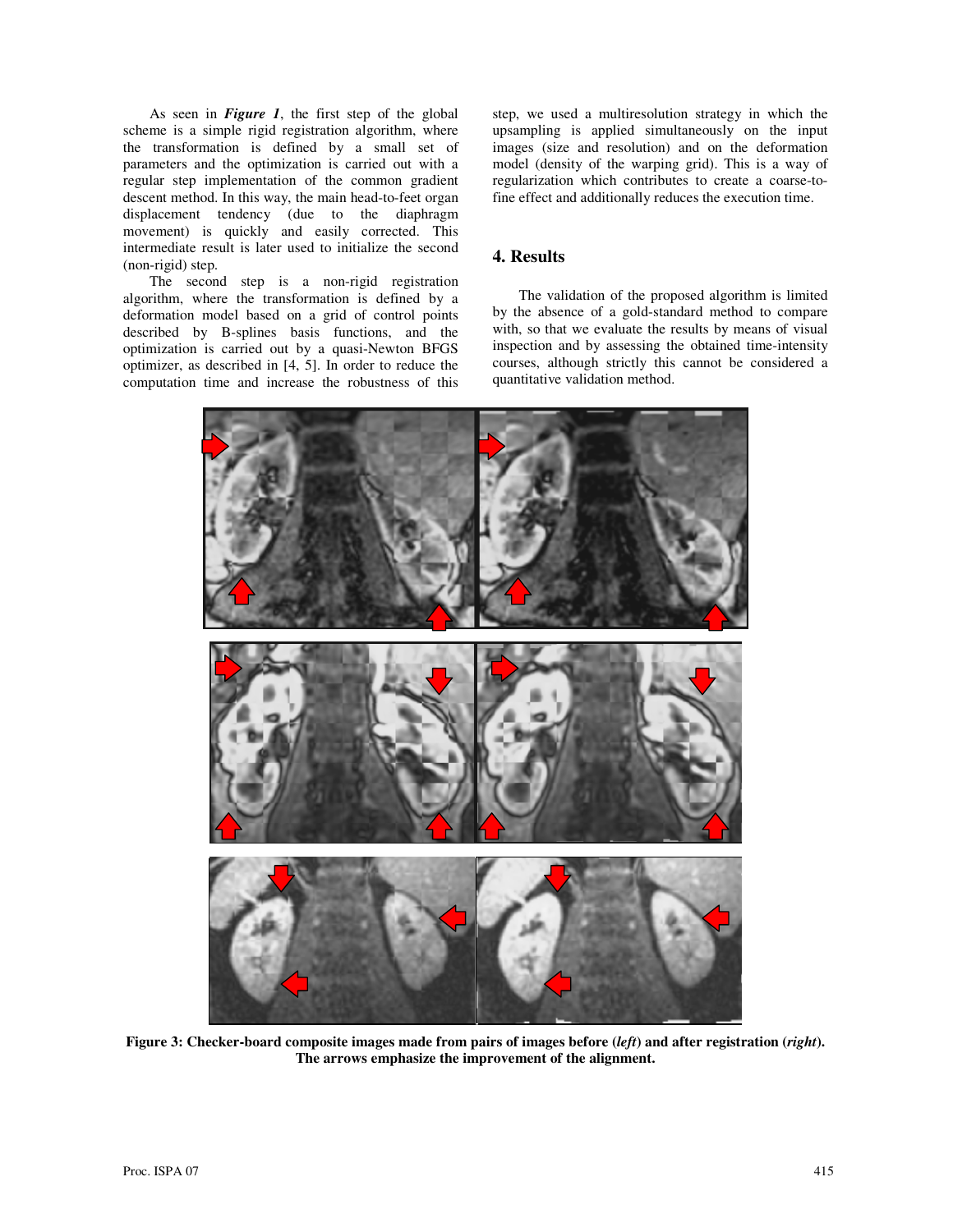*Figure 3* represents the checker-board images composed of one coronal slice belonging to a couple of frames for three of the series analyzed (exams 4, 5 and 6). The alignment can be assessed by checking the improvement in the continuity of the contours in this checker-board like images.

*Figure 4* depicts the time-intensity courses extracted from the exam 4 for small manually selected regions of interest (ROIs) on the main kidney functional regions (cortex, medulla and pelvis), for the original (blue lines) and the registered series (red lines).



**Figure 4: Comparison between the mean intensity time courses within manually selected ROIs in cortex (***top***), medulla (***middle***) and pelvis (***bottom***), before (***blue***) and after (***red***) registration.** 

The confusing wash-out for the cortex and enhancement for the pelvis about one minute after the tracer injection in the original series is corrected after registration, as well as the peak in the medulla, which could not be explained by any kinetic modeling for a healthy kidney.

In *Figure 4* the mean signal intensity value of the voxels included in each ROI is shown together with its standard deviation. It is clearly seen how the registration process reduces this standard deviation values.

### **5. Conclusions**

In this paper we propose an efficient automated registration algorithm for the alignment of tracer enhanced MRR studies. This is an essential step towards the validity of the renal function analysis based on the tracer tracking, among many other interesting applications [6-8].

The validation of the algorithm is unresolved, but from the results here presented we dare to defend the good behaviour of this method.

### **Acknowledgments**

This work was partly founded by EC COST B21 and by EU 6FP EMIL network (LSHC-CT-2004- 503569).

### **References**

- [1] A. J. Huang, V. S. Lee, H. Rusinek, Functional renal MR imaging. *Magn Reson Imaging Clin N Am* 12 (3): 469–86. 2004.
- [2] V. S. Lee, H. Rusinek, M. E. Noz, P. 499 Lee, M. Raghavan, E. L. Kramer, Dynamic three-dimensional MR renography for the measurement of single kidney function: initial experience. *Radiology* 227 (1): 289–294. 2003.
- [3] Y. Sun, J. M. F. Moura, C. Ho, Subpixel registration in renal perfusion MR image sequence. In: *IEEE International Symposium on Bioimaging*, vol. 1, pp. 700– 703. 2004.
- [4] R. Sance, M.J. Ledesma-Carbayo, A. Lundervold, A. Santos, Image Registration for Quantitative Analysis of Kidney Function using MRI. In: *5th International Workshop on Information Optics* (WIO-06), American Institute of Physics (AIP) vol. 860: 420-426. 2006.
- [5] R. Sance, P. Rogelj, M. J. Ledesma-Carbayo, A. Anderlik, F. Zöllner, J. Rørvik, A. Lundervold, A. Santos, Motion correction in dynamic DCE-MRI studies for the evaluation of the renal function, *Magn Reson Mater Phy* 19 (Suppl 7) 106–107. 2006.
- [6] N. Michoux, J.-P. Valle, A. Pechre-Bertschi, X. Montet, L. Buehler, B. E. V. Beers, Analysis of contrast-enhanced MR images to assess renal function. *Magn Reson Mater Phy* 19(4): 167–179. 2006.
- [7] H. J. Michaely, S. O. Schoenberg, N. Oesingmann, C. Ittrich, C. Buhlig, D. Friedrich, A. Struwe, J. Rieger, C. Reininger, W. Samtleben, M. Weiss, M. F. Reiser, Renal artery stenosis: functional assessment with dynamic MR